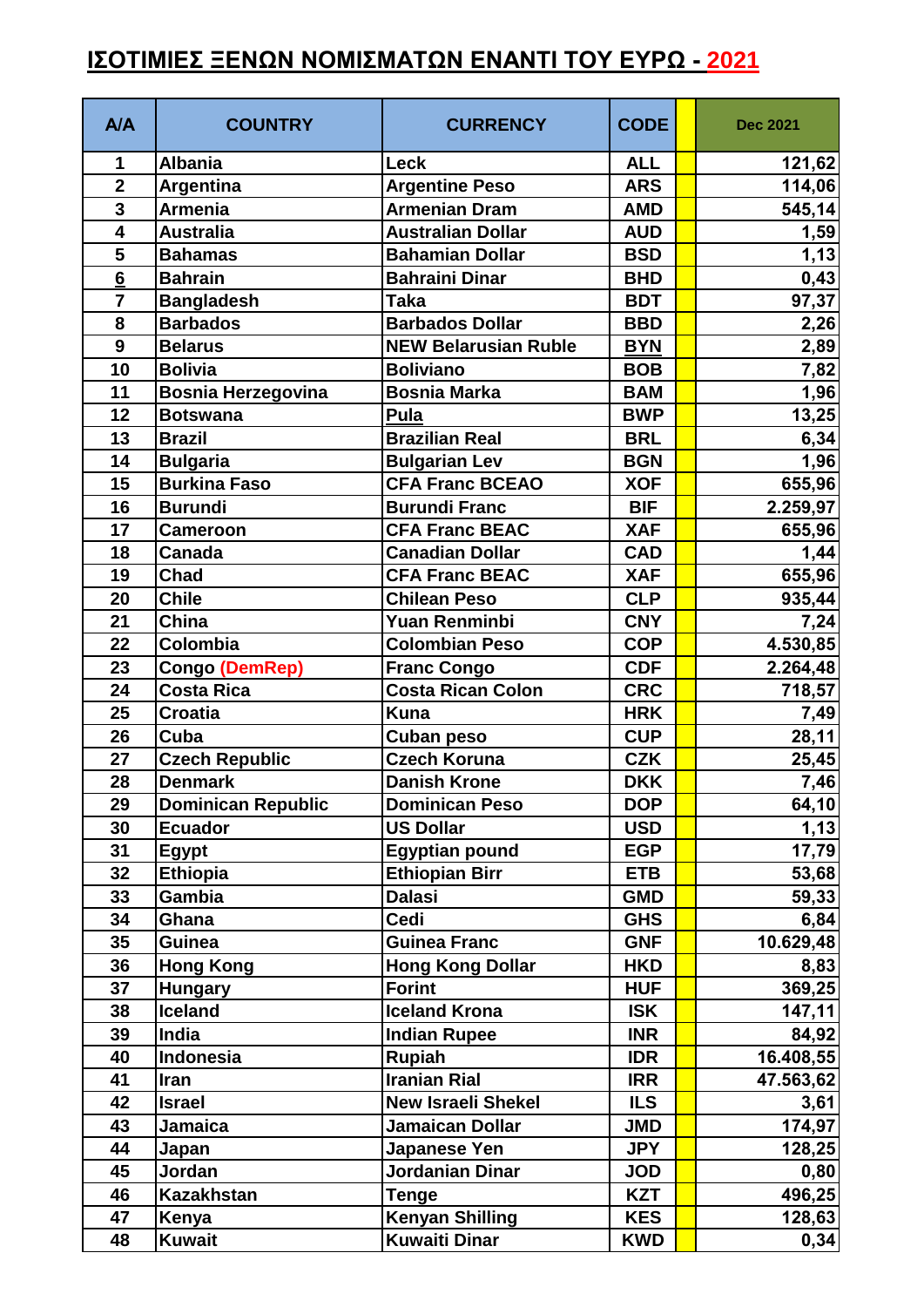| A/A | <b>COUNTRY</b>                | <b>CURRENCY</b>               | <b>CODE</b> | <b>Dec 2021</b> |
|-----|-------------------------------|-------------------------------|-------------|-----------------|
| 49  | Lebanon                       | <b>Lebanese Pound</b>         | <b>LBP</b>  | 1.706,17        |
| 50  | Libya                         | <b>Libyan Dinar</b>           | <b>LYD</b>  | 5,26            |
| 51  | <b>Madagascar</b>             | <b>Malagasy Ariary</b>        | <b>MGA</b>  | 4.510,14        |
| 52  | <b>Malawi</b>                 | <b>Kwacha</b>                 | <b>MWK</b>  | 925,01          |
| 53  | <b>Malaysia</b>               | <b>Malaysian Ringgit</b>      | <b>MYR</b>  | 4,81            |
| 54  | <b>Maldive Is.</b>            | <b>Rufiyaa</b>                | <b>MVR</b>  | 17,46           |
| 55  | <b>Mauritania</b>             | Ouguiya                       | <b>MRU</b>  | 41,06           |
| 56  | <b>Mauritius</b>              | <b>Maur Rupee</b>             | <b>MUR</b>  | 49,28           |
| 57  | <b>Mexico</b>                 | <b>Mexican Peso</b>           | <b>MXN</b>  | 24,80           |
| 58  | <b>Moldova</b>                | <b>Moldovan Leu</b>           | <b>MDL</b>  | 20,09           |
| 59  | Mongolia                      | <b>Tugrik</b>                 | <b>MNT</b>  | 3.226,61        |
| 60  | <b>Morocco</b>                | <b>Moroccan Dirham</b>        | <b>MAD</b>  | 10,46           |
| 61  | <b>Mozambique</b>             | <b>Meticai</b>                | <b>MZN</b>  | 72,09           |
| 62  | <b>Namibia</b>                | <b>Namibian Dollar</b>        | <b>NAD</b>  | 18,44           |
| 63  | <b>Nepal</b>                  | <b>Nepalese Rupee</b>         | <b>NPR</b>  | 136,51          |
| 64  | <b>New Zealand</b>            | <b>New Zealand Dollar</b>     | <b>NZD</b>  | 1,66            |
| 65  | Nicaragua                     | <b>Cordoba Oro</b>            | <b>NIO</b>  | 39,87           |
| 66  | <b>Niger Rep</b>              | <b>CFA Franc BCEAO</b>        | <b>XOF</b>  | 655,96          |
| 67  | <b>Nigeria</b>                | <b>Naira</b>                  | <b>NGN</b>  | 464,69          |
| 68  | <b>Norway</b>                 | <b>Norwegian Krone</b>        | <b>NOK</b>  | 10,27           |
| 69  | Oman                          | Rial Omani                    | <b>OMR</b>  | 0,44            |
| 70  | <b>Pakistan</b>               | <b>Pakistan Rupee</b>         | <b>PKR</b>  | 199,89          |
| 71  | Panama                        | <b>Balboa</b>                 | <b>PAB</b>  | 1,13            |
| 72  | Peru                          | <b>Nuevo Sol</b>              | <b>PEN</b>  | 4,60            |
| 73  | <b>Philippines</b>            | <b>Philippine Peso</b>        | <b>PHP</b>  | 57,09           |
| 74  | <b>Poland</b>                 | <b>Zloty</b>                  | <b>PLN</b>  | 4,71            |
| 75  | Qatar                         | Qatari Riyal                  | QAR         | 4,12            |
| 76  | Romania                       | <b>New Leu</b>                | <b>RON</b>  | 4,93            |
| 77  | <b>Russia</b>                 | <b>Russian Ruble</b>          | <b>RUB</b>  | 85,06           |
| 78  | Rwanda                        | <b>Rwanda Franc</b>           | <b>RWF</b>  | 1.142,41        |
| 79  | Saudi Arabia                  | <b>Saudi Riyal</b>            | <b>SAR</b>  | 4,24            |
| 80  | <b>Senegal</b>                | <b>CFA Franc BCEAO</b>        | <b>XOF</b>  | 655,96          |
| 81  | <b>Serbia</b>                 | <b>Dinar</b>                  | <b>RSD</b>  | 117,93          |
| 82  | <b>Seychelles</b>             | <b>Seychelles Rupee</b>       | <b>SCR</b>  | 16,57           |
| 83  | <b>Sierra Leone</b>           | Leone                         | <b>SLL</b>  | 12.473,47       |
| 84  | <b>Singapore</b>              | <b>Singapore Dollar</b>       | <b>SGD</b>  | 1,56            |
| 85  | <b>South Africa</b>           | Rand                          | ZAR         | 18,44           |
| 86  | <b>South Korea</b>            | Won                           | <b>KRW</b>  | 1.353,52        |
| 87  | Sri Lanka                     | <b>Sri Lanka Rupee</b>        | <b>LKR</b>  | 229,34          |
| 88  | <b>Sudan Rep</b>              | <b>Sudanise Pound</b>         | <b>SDG</b>  | 493,99          |
| 89  | <b>Swaziland</b>              | Lilangeni                     | <b>SZL</b>  | 18,44           |
| 90  | <b>Sweden</b>                 | <b>Swedish Krona</b>          | <b>SEK</b>  | 10,36           |
| 91  | <b>Switzerland</b>            | <b>Swiss Franc</b>            | <b>CHF</b>  | 1,05            |
| 92  | <b>Syria Arab Republic</b>    | <b>Syrian Pound</b>           | <b>SYP</b>  | 2.843,65        |
| 93  | <b>Special Drawing Rights</b> | <b>Special Drawing Rights</b> | <b>XDR</b>  | 0,81            |
| 94  | Taiwan                        | <b>Taiwan Dollar</b>          | TWD         | 31,54           |
| 95  | Tanzania                      | <b>Tanzanian Shilling</b>     | <b>TZS</b>  | 2.603,97        |
| 96  | <b>Thailand</b>               | <b>Baht</b>                   | <b>THB</b>  | 37,92           |
| 97  | Tunisia                       | <b>Tunisian Dinar</b>         | <b>TND</b>  | 3,27            |
| 98  | Uganda                        | <b>Uganda Shilling</b>        | <b>UGX</b>  | 4.018,39        |